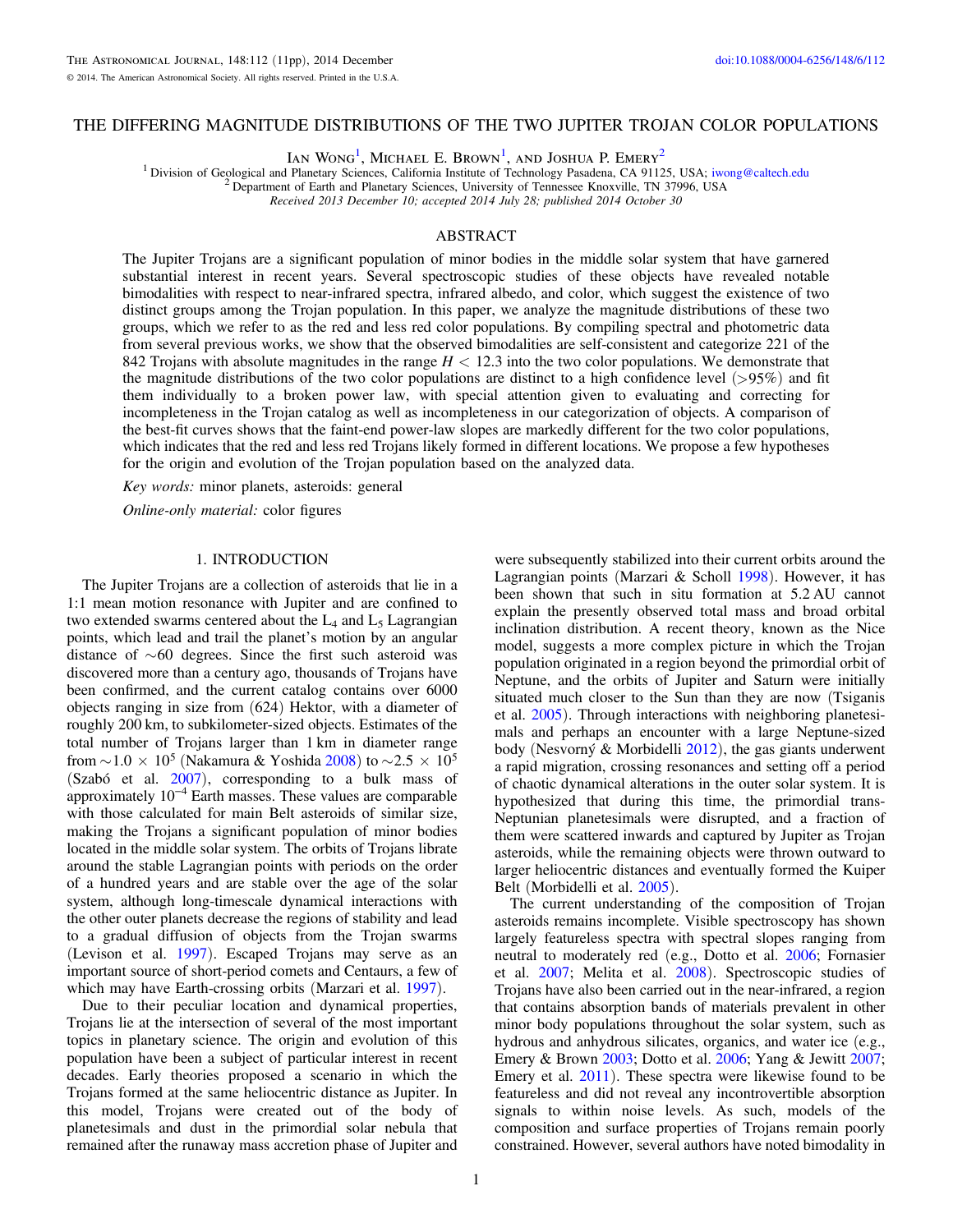<span id="page-1-0"></span>the distribution of various spectral properties: bimodality in spectral slope has been detected in both the visible (Szabó et al. [2007;](#page-10-0) Roig et al. [2008;](#page-10-0) Melita et al. [2008](#page-10-0)) and the nearinfrared (Emery et al. [2011](#page-10-0)). The infrared albedo of Trojans has also been shown to display bimodal behavior (Grav et al. [2012](#page-10-0)). These observations indicate that the Trojans may be comprised of two separate sub-populations that categorically differ in their spectroscopic properties.

While future spectroscopic study promises to improve our knowledge of Trojan composition and structure, a study of the size distribution, or as a proxy, the magnitude distribution, may offer significant insight into the nature of the Trojan population. The magnitude distribution preserves information about the primordial environment in which the Trojans were accreted as well as the processes that have shaped the population since its formation, and can be used to test models of the origin and evolution of the Trojans. In particular, an analysis of the distribution of the attested sub-populations may further our understanding of how these sub-populations arose and how they have changed over time. In this paper, we use published photometric and spectroscopic data to categorize Trojans into two sub-populations and compare their individual magnitude distributions. When constructing the data samples, we evaluate and correct for incompleteness to better model the true Trojan population. In addition to fitting the magnitude distributions and examining their behavior, we explore various interpretations of the data.

# 2. TROJAN DATA

Several sources were consulted in compiling the Trojan data samples analyzed in this work. They are described in the following.

## 2.1. Selection of Trojan Data Samples

The primary data set is comprised of Trojan asteroids listed by the Minor Planet Center  $(MPC)^3$ , which maintains a compilation of all currently confirmed Trojans. Absolute magnitude  $(H)$  and orbital parameter values were taken off of Edward Bowell's ASTORB datafile.<sup>4</sup> The resulting data set, referred to in the following as the *main sample*, contains 6037 Trojans. Of these,  $3985$  are from the  $L_4$  swarm and  $2052$  are from the  $L_5$  swarm, corresponding to a leading-to-trailing number ratio of 1.94. This significant number asymmetry between the two swarms has been widely noted in the literature and appears to be a real effect that is not attributable to any major selection bias from Trojan surveys, at least in the bright end of the asteroid catalog (Szabó et al. [2007](#page-10-0)). The brightest object in the main sample has an absolute magnitude of 7.2, while the faintest object has an absolute magnitude of 18.4. The vast majority of Trojans in the main sample (4856 objects) have  $H \geq 12.5$ , with most of these faint asteroids having been discovered within the last 5 years. In the literature, estimates of the threshold magnitude below which the current total Trojan asteroid catalog is complete lie within the range  $H \sim 10.5{\text -}12$ . Therefore, it is only possible to adequately analyze the magnitude distribution of faint Trojans if appropriate scaling techniques are invoked to correct for sample incompleteness. These techniques are discussed in Section [3.2](#page-4-0).

Another data set used in this work consists of observations from the fourth release of the Moving Object Catalog of the Sloan Digital Sky Survey (SDSS-MOC4). The SDSS-MOC4 contains photometric measurements of more than 470,000 moving objects from 519 observing runs obtained prior to 2007 March. Of these objects, 557 have been identified to be known Trojans listed in the ASTORB file  $(243 \text{ from } L_4 \text{ and }$ 314 from  $L_5$ ), and will be referred to in the following as the Sloan sample. This data sample includes measured flux densities in the  $u, g, r, i, z$  bands, centered at 3540, 4770, 6230, 7630, and 9130 Å, respectively, and with bandwidths of  $\sim$ 100 Å. As discussed in detail by Szabó et al. ([2007](#page-10-0)), the distribution of the positions of SDSS observing fields through 2005 June in a coordinate system centered on Jupiter indicates that both  $L_4$  and  $L_5$  Trojan swarms were wellcovered (i.e., the positions of the observing fields cover a wide range of orbital eccentricity and relative longitude values consistent with Trojan asteroids). Those authors identified 313 known Trojans in the SDSS-MOC3 (previous release) and determined that the survey detected all known Trojans within the coverage area brighter than  $H = 12.3$ . Observing runs since then have expanded the coverage of the sky to include new Trojan swarm regions, yielding 244 additional known Trojans. It is expected that the detection threshold of the Sloan survey (i.e., magnitude to which the SDSS has detected all Trojans within its observing fields) in these newly-covered regions is similar to that determined for the previously-covered regions, and therefore, we may consider our Sloan sample to be a reliable subset of the total Trojan population up to  $H \sim 12.3$ . This means that the detection threshold of the Sloan sample lies at least 1 mag fainter than the completeness limit of the main sample mentioned above. As part of the analysis presented in the next section, we will confirm the detection threshold of the Sloan sample and use it to arrive at a better estimate of the completeness of the main sample.

## 2.2. Categorizing Trojans

Recent observational studies have identified bimodality in the Trojan population with respect to various photometric and spectroscopic quantities. In this work, we used three earlier analyses of Trojans to classify objects into two color populations.

In Emery et al.  $(2011)$  $(2011)$  $(2011)$ , near-infrared  $(0.7-2.5 \mu m)$  spectra of 58 Trojans were collected during four observing runs at the NASA Infrared Telescope Facility and were combined with previously published spectra of 10 other Trojans. Together, these objects range in magnitude from  $H = 7.2$ to  $H = 10.7$ . For each object, the authors measured the reflectance fluxes in four bands, centered at 0.85, 1.22 (*J*-band), 1.63 (*H*-band), and 2.19 (*K*-band)  $\mu$ m, from which color indices were calculated using  $m_{\lambda 1} - m_{\lambda 2} =$ 2.5 log  $(R_{\lambda 2}/R_{\lambda 1})$ , where  $m_{\lambda 1} - m_{\lambda 2}$  is the color index for two wavelengths, and  $R_{\lambda 2}/R_{\lambda 1}$  is the ratio between the corresponding reflectance fluxes. These color indices quantify the spectral slopes of the Trojans in the near-infrared, with higher index values corresponding to redder spectra. Notably, the plot of the J−K color index versus the 0.85−H color index for the asteroids analyzed is not continuous; rather, there is a distinct break separating a redder group (Group I) from a less red group (Group II). The distribution of the 0.85−H color index likewise shows a clear bimodality, while the  $H-K$ 

<www.minorplanetcenter.org> (Accessed 2014 May 10).<br>www.naic.edu/~[nolan/astorb.html](www.naic.edu/~nolan/astorb.html) (Accessed 2014 April 27).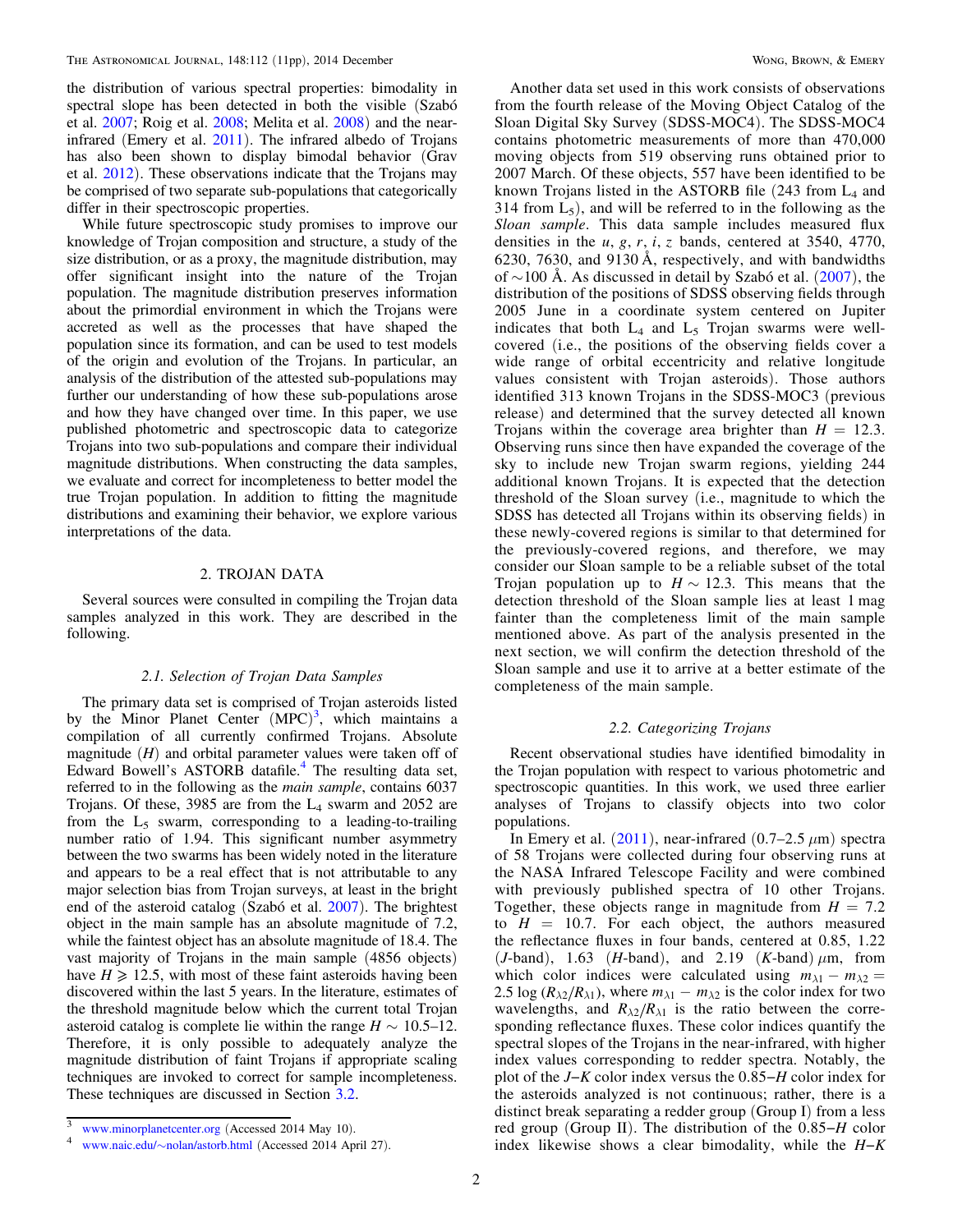<span id="page-2-0"></span>histogram is unimodal, suggesting that the difference between the two groups of asteroids is concentrated primarily in the short-wavelength end of the near-infrared spectrum  $(\lambda < 1.5 \,\mu\text{m})$ . Both L<sub>4</sub> and L<sub>5</sub> swarms were shown to display similar bimodal behavior, and it was determined that the two identified groups in the analyzed Trojan sample could not have been drawn from a unimodal distribution to a very high confidence level  $(>99.99\%)$ . We included the color indices of 15 additional Trojans (J. P. Emery et al., in preparation) for a total of 83 objects, which we categorized into Group I (19 objects) and Group II (64 objects).

Grav et al. ([2012](#page-10-0)) presented thermal model fits for 478 Trojans observed with the Wide-field Infrared Survey Explorer, which conducted a full-sky survey in four infrared wavelengths: 3.4, 4.6, 12, and 22  $\mu$ m (denoted W1, W2, W3, and W4, respectively). Using the survey data, the W1 albedo was computed for each object, and it was shown that the distribution of W1 albedos as a function of diameter is discernibly bimodal for the 66 objects with diameters larger than  $\sim 60$  km, which corresponds to objects brighter than  $H \sim 9.6$ ; for the smaller (fainter) Trojans, the errors in the measured albedos are much larger, and a clear bimodality was not discernible. Among these 66 large Trojans, 51 have W1 albedo values between 0.11 and 0.18 (Group A), while 15 have W1 albedo values between 0.05 and 0.10 (Group B). Within each group, the albedo values show no dependence on diameter and are tightly clustered, with average separations between adjacent albedo values of 0.001 and 0.004 for Group A and Group B, respectively.

More importantly, when considering the Trojans that are in both the Grav et al.  $(2012)$  $(2012)$  $(2012)$  and the Emery et al.  $(2011)$  $(2011)$  $(2011)$  data sets, one finds that every object in Group A is a member of Group I, and every object in Group B is a member of Group II, with the sole exception of (1404) Ajax, which has high H−K and 0.85−H color indices characteristic of redder Group I objects, but a relatively low W1 albedo value of 0.085. This correspondence between groups categorized with respect to different spectroscopic quantities reinforces the proposal presented by Emery et al. ([2011](#page-10-0)) that the Trojans are comprised of two distinct populations with dissimilar spectral properties and likely different compositions. In particular, we conclude that Group I and Group A are both sampled from one of the two Trojan populations; these objects have redder color indices, and we will refer to this population as the red (R) population. Analogously, Group II and Group B are both sampled from the second Trojan population, which will be referred to as the less red (LR) population, due to the relatively lower near-infrared color indices of its members.

Using the robust and consistent bimodalities observed by Emery et al.  $(2011)$  $(2011)$  $(2011)$  and Grav et al.  $(2012)$  $(2012)$  $(2012)$ , we categorized 93 Trojans as either LR (20 objects) or R (73 objects). However, these population sizes are too small to allow for statistically meaningful statements about the overall Trojan population. Moreover, the faintest object in this group has an absolute magnitude of  $H = 10.7$ , which would restrict our analysis of the Trojan color populations to just the relatively bright objects. In order to expand our categorization of Trojans into color populations, we turned to photometric data from the Sloan survey.

Roig et al. ([2008](#page-10-0)) studied 250 known Trojans from the SDSS-MOC3 and computed spectral slopes from the listed



Figure 1. Distribution of spectral slopes of all 254 Trojans in the Sloan sample with  $H < 12.3$  (solid green), and the distributions of spectral slopes of 24 Trojans classified into the LR and R populations per Emery et al. ([2011](#page-10-0)) and Grav et al. ([2012](#page-10-0)) (blue with diagonal hatching and red with cross hatching, respectively). The best-fit Gaussian distribution functions for the two color populations are shown as black dashed lines.

(A color version of this figure is available in the online journal.)

 $u, g, r, i, z$  band flux densities. The authors noted that the distribution of spectral slopes is bimodal. We expanded on this study, reproducing the spectral slope calculations and including new Trojans listed in the SDSS-MOC4. Following the procedure used in Roig et al. ([2008](#page-10-0)), we corrected the flux densities using the solar colors provided in Ivezić et al. ([2006](#page-10-0)):  $c_{u-r} = (u - r) - 1.77$ ,  $c_{g-r} = (g - r) - 0.45$ ,  $c_{r-i} =$  $(r - i) - 0.10$ , and  $c_{r - z} = (r - z) - 0.14$ . The reflectance fluxes,  $F$ , normalized to 1 in the  $r$  band, were defined as:  $F_u = 10^{-0.4c_{u-r}}, F_g = 10^{-0.4c_{g-r}}, F_i = 10^{0.4c_{r-i}}, \text{and } F_z = 10^{0.4c_{r-z}}.$ The relative errors  $\Delta F/F$  were estimated using the second-order approach in Roig & Gil-Hutton ([2006](#page-10-0)):

$$
\Delta F/F = 0.9210 \Delta c (1 + 0.4605 \Delta c), \tag{1}
$$

where the color errors  $\Delta c$  are computed as the root-squared sum of the corresponding magnitude errors, e.g.,  $\Delta c_{u-r} = \sqrt{(\Delta u)^2 + (\Delta r)^2}$ . The error in F<sub>r</sub> was estimated using  $\Delta c_{r-r} = \sqrt{2} \Delta r$ . We discarded all asteroid observations that had a relative error greater than 10% in any of the fluxes besides  $F_{\mu}$ , which usually has larger errors due to the effects of instrument noise in and around the u-band. We also considered only asteroids with magnitudes in the range  $H < 12.3$ , over which the Sloan survey is expected to have detected all Trojans within its survey area.

The resulting asteroid set contains 254 objects (114 in L4 and 140 in  $L_5$ ), 24 of which were included in the Emery et al.  $(2011)$  $(2011)$  $(2011)$  and/or Grav et al.  $(2012)$  $(2012)$  $(2012)$  analyses and previously categorized by spectrum. For each object, the spectral slope S was computed from a linear least-squares fit to a straight line passing through the fluxes  $F_g$ ,  $F_r$ ,  $F_i$ , and  $F_z$ , taking into account the individual errors  $\Delta F$  ( $F_u$ <sup>u</sup> was not used in this computation, as per Roig et al. ([2008](#page-10-0))). If an object had multiple observations, the average of the spectral slopes computed for all observations was used. The histogram of spectral slopes is shown in Figure 1. From the plot, the bimodality in the spectral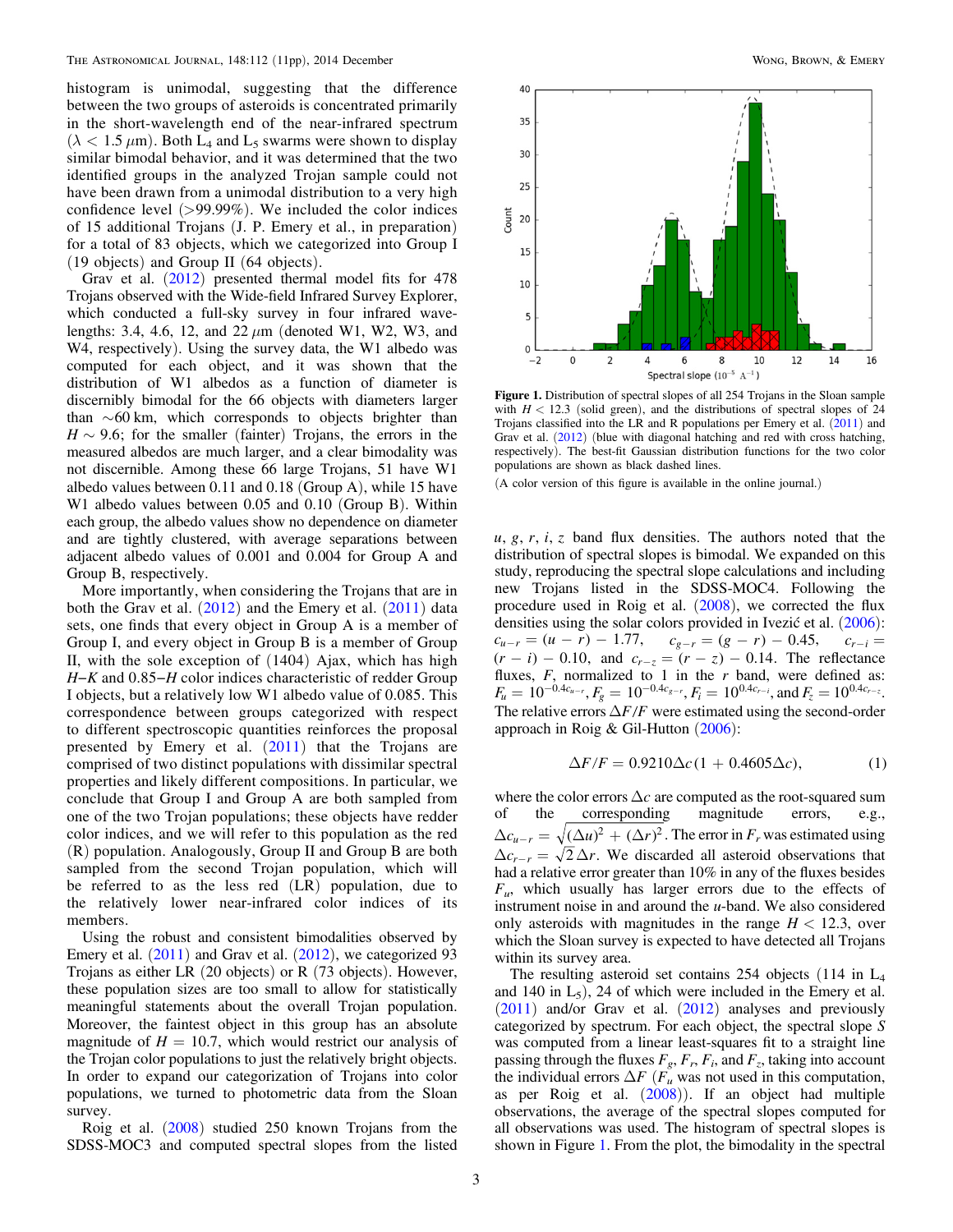<span id="page-3-0"></span>slope distribution is evident.<sup>5</sup> By fitting the spectral slope distribution with two Gaussians, we found that one of the two modes is centered at  $S = 5.3 \times 10^{-5} \text{ Å}^{-1}$ , while the other mode is located at higher spectral slopes (i.e., redder colors), with a peak at  $S = 9.6 \times 10^{-5} \text{ Å}^{-1}$ ; the best-fit Gaussian distribution functions are plotted in Figure [1](#page-2-0). This two-peaked distribution shape is similar to the one presented by Emery et al.  $(2011)$  $(2011)$  $(2011)$  for the *H*-*K* color index. In particular, the 24 Trojans in the Sloan sample that have already been categorized into LR and R populations  $(4 \text{ in LR and } 20 \text{ in R})$  align with the two modes shown in Figure [1.](#page-2-0) Therefore, we can say that objects with spectral slope values consistent with the left mode belong to the LR population, while objects with spectral slope values consistent with the right mode belong to the R population. There is some overlap between the two modes, which makes it difficult to categorize all of the Trojans observed by the SDSS into populations. Nevertheless, we may expand our categorization by adopting conservative break-off spectral slope values: All Trojans with  $S \le 5.3 \times 10^{-5}$  Å<sup>-1</sup> were classified as less red, while all Trojans with  $S \ge 9.6 \times 10^{-5} \text{ Å}^{-1}$  were classified as red. Using this method, we were able to categorize 151 of the 254 asteroids in the SDSS-MOC4 with  $H < 12.3$ ; 47 objects belong to the LR population, and 104 objects belong to the R population, with the remaining 103 objects being uncategorized.

The estimated 95% detection flux density thresholds for the *u, g, r, i, z* bands are 22.0, 22.2, 22.2, 21.3, and 20.5, respectively (Ivezić et al. [2006](#page-10-0)). The average relative band magnitudes for the 151 Trojans in the color populations that were imaged by the SDSS are  $u - r = 2.08$ ,  $g - r = 0.62$ ,  $i - r = -0.26$ ,  $z - r = -0.42$  for R objects and  $u - r = 2.01$ ,  $g - r = 0.52$ ,  $i - r = -0.18$ ,  $z - r = -0.26$ for LR objects. For an object to be listed on the Moving Object Catalog, it must have detections in at least three bands. The detection threshold in the z and  $i$  bands are the lowest. For objects with the same r-band magnitude, LR objects are less reflective at longer wavelengths, so for objects with magnitudes near the detection thresholds, there is a bias against LR objects. However, the differences between the relative band magnitudes among the two color populations are not large, and this bias is only expected to affect the objects with absolute magnitudes at the very faint end of our considered range and beyond. Therefore, for our data samples, this effect is minor and is not taken into consideration in our analysis.

We have compared three photometric and spectroscopic studies of Trojans and determined that the bimodal behaviors observed in all these studies are consistent and indicative of the existence of two separate color populations. Of the 842 objects in the main sample with  $H < 12.3$ , 478 are in the L<sub>4</sub> swarm, and 364 are in the  $L_5$  swarm, which entails a leading-to-trailing number ratio of 1.31. This ratio is notably smaller than the value of 1.94 obtained for the total Trojan catalog, which suggests that there may be major detection biases favoring  $L_4$ Trojans among the faintest objects. After categorizing the objects in the main sample, we found that 64 objects belong to the LR population, and 157 objects belong to the R population, while the remaining 621 objects were not categorized because they have either not been analyzed by any of the three studies



Figure 2. Plot of the unscaled cumulative magnitude distributions for the main Trojan sample (black circles) and the categorized R and LR color populations (red squares and blue triangles, respectively). These data have not yet been corrected for incompleteness.

(A color version of this figure is available in the online journal.)

discussed above or have spectral slope values between 5.3  $\times$  10<sup>-5</sup> Å<sup>-1</sup> and 9.6  $\times$  10<sup>-5</sup> Å<sup>-1</sup>. In Figure 2, the cumulative magnitude distribution  $N(H)$ , i.e., the total number of asteroids with absolute magnitude less than or equal to  $H$ , is plotted for the main sample and the two color populations. The distributions plotted here have not been scaled to correct for incompleteness.

## 3. ANALYSIS

In this section, the magnitude distributions of the Trojan populations are studied. We present best-fit curves to describe the magnitude distributions and compare their behavior.

#### 3.1. Population Distinctness

Previously, we classified Trojans into LR and R populations based on various spectroscopic and photometric quantities. While the observed bimodalies indicate that the two populations differ categorically with respect to several spectral properties, the current lack of understanding of Trojan surface composition makes it difficult to use these spectral properties in studying the origin and evolution of Trojans. Moreover, the distinction in spectral properties does not preclude the possibility that the Trojans are simply a mixed population of LR and R objects, with a constant number ratio between the two populations at each magnitude. To determine whether the two color populations are distinct, we must compare the shape of their distributions.

While the LR and R populations are incomplete, there is no reason to believe that one of the two populations is significantly more complete than the other. In particular, the ratio of R to LR objects at each magnitude is not expected to be affected by any major bias (see Section [3.2](#page-4-0) for details of our analysis of sample completeness). Since the difference in shape of two magnitude distributions is determined largely by the variation of the number ratio of the two distributions with respect to magnitude, we may test for population distinctness of the Trojan color samples by using the current LR and R populations as plotted

 $\overline{5}$  In Roig et al. ([2008](#page-10-0)), it was reported that only objects in the L<sub>4</sub> swarm showed this bimodality in spectral slope. Our present analysis includes many more asteroids from the SDSS-MOC4, and we observe bimodality in both  $L_4$ and  $L_5$  swarms.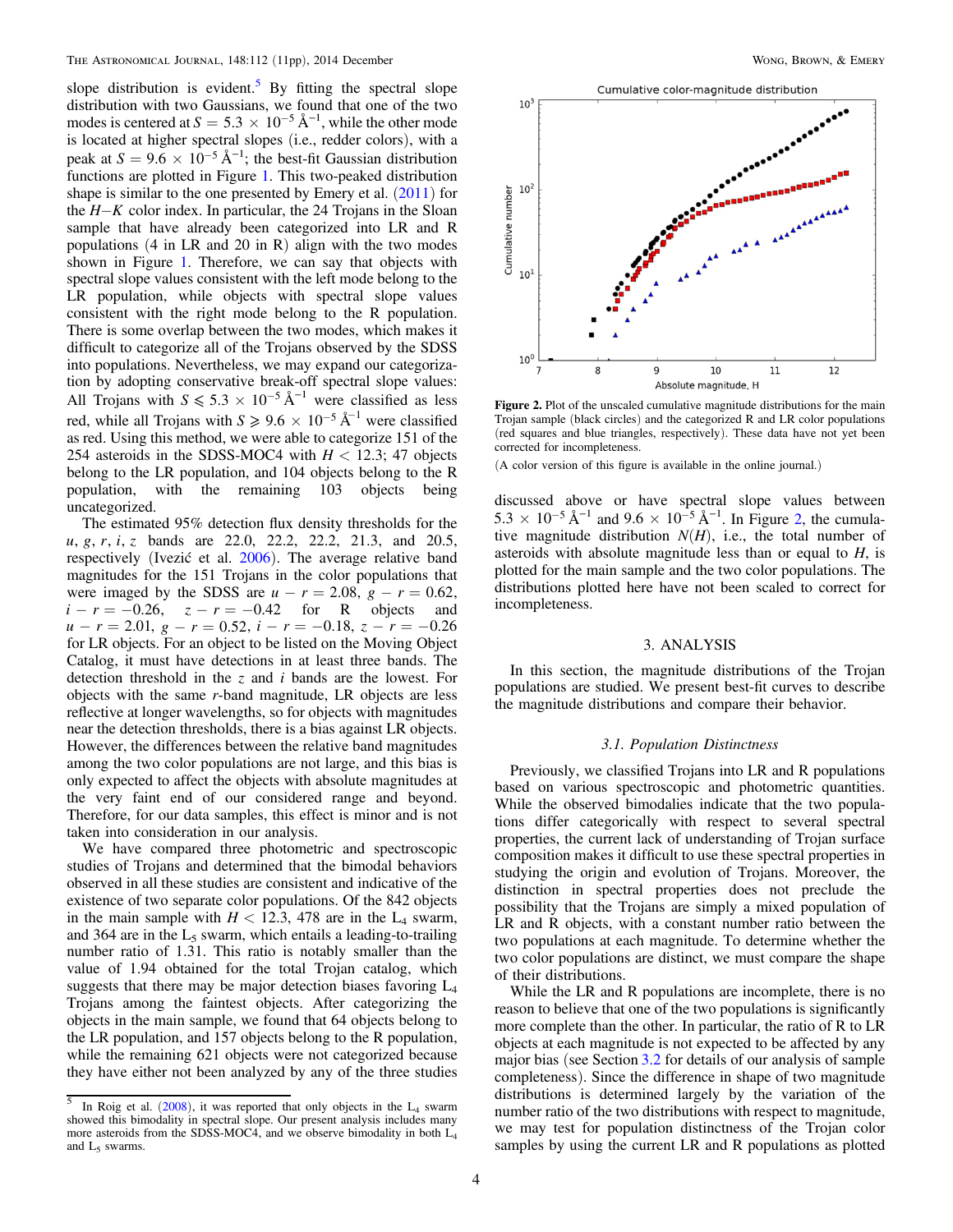<span id="page-4-0"></span>in Figure [2,](#page-3-0) without the need to scale up both populations to correct for incompleteness.

Already from the unscaled cumulative magnitude distributions plotted in Figure [2](#page-3-0), one can see that the distributions of the color populations are dissimilar. To analytically examine the distinctness of the LR and R populations, we used the twosample Kuiper variant of the Kolmogorov–Smirnov test (Kuiper–KS test; Press et al. [2007](#page-10-0)). This nonparametric statistic quantifies the likelihood that two data samples are drawn from the same underlying distribution. It evaluates the sum of the maximum distances of one distribution above and below the other and returns a test decision value,  $p$ , between  $0$ and 1, which represents the probability that the two data samples are not drawn from the same underlying distribution. The Kuiper–KS test is sensitive to differences in both the relative location and the shape of the two cumulative distributions. It is particularly appropriate when dealing with distributions that differ primarily in their tails, as is the case with the Trojan color populations.

Running the Kuiper–KS test on the two color populations, we obtained a p-value of 0.973. This high test decision value demonstrates that the two color populations are not sampled from a single underlying distribution to a confidence level of 97.3%. In other words, the LR and R Trojan populations are distinct not only with respect to the spectral properties of their members, but also with respect to their overall size/magnitude distributions.

#### 3.2. Sample Completeness

When analyzing a population distribution, it is important to determine and properly correct for any incompleteness in the data sample. To ensure that our curve-fitting adequately models the true Trojan magnitude distribution, we used the Sloan sample to estimate the incompleteness of the main sample and color populations.

As discussed in Section [2.1](#page-1-0), the detection threshold of the SDSS within its coverage area is much fainter than the completeness threshold of the overall Trojan catalog. The Sloan survey broadly sampled the orbital parameter space characteristic of both Trojan swarms. Important to our analysis is whether there exists any variation in the magnitude distribution of objects across different regions of the Trojan swarms, since such variation would lead to the total magnitude distribution of the Sloan sample being significantly different from the true total magnitude distribution. Recent studies of Trojans have not observed any discernible correlation between absolute magnitude and eccentricity or inclination in either the leading or the trailing swarm (see Szabó et al. [2007](#page-10-0); Fernández et al. [2009](#page-10-0)), so it is unlikely that the Sloan sample is characterized by any bias with respect to magnitude. We may therefore consider the Sloan sample to be an accurate scaled-down representation of the overall Trojan population. With the exception of a few bright Trojans, all objects in the data samples have absolute magnitudes given with tenth-place accuracy (e.g.,  $H = 10.1$ ); in other words, they are effectively binned into 0.1 mag groups. To evaluate the completeness of our main sample, we examine the ratio  $R$  between the cumulative number of objects in the Sloan sample and the cumulative number of objects in the main sample for each 0.1 mag bin. Over the range of magnitudes for which both the main sample and the Sloan sample are complete,  $R$  should be roughly constant at some value. As the magnitude increases up to the detection threshold of the



Figure 3. Plot of the ratio between the cumulative number of objects in the Sloan sample and the cumulative number of objects in the main sample for various absolute magnitude bins (red circles). The black dashed line indicates the average value  $R_*$  for bins with  $H = 10.0 \rightarrow 11.2$ .

(A color version of this figure is available in the online journal.)

Sloan sample, the main sample becomes incomplete and R should increase steadily. At higher magnitudes, past the detection threshold of the Sloan sample,  $R$  is expected to decrease, since a large number of faint Trojans have been discovered since the release of the SDSS-MOC4.

Figure  $\overline{3}$  shows the values of R plotted with absolute magnitude. From the plot, the expected behavior described earlier is evident: For bins with  $H < 11.3$ , the value of R is roughly constant at  $R_* = 0.264$ , which is the average of R for bins with  $H = 10.0 \rightarrow 11.2$ . (Bright objects were omitted from the average, since the small bin numbers lead to significant scatter in  $R$ .) At fainter magnitudes,  $R$  increases until  $H = 12.3$ , after which it decreases rapidly. From this, we conclude that every Trojan brighter than  $H = 11.3$  is contained in the main sample (that is, the total Trojan catalog), while the Sloan sample is complete up to  $H = 12.3$  (that is, contains an unbiased subsample of Trojans), which confirms the completeness limit estimate given in Szabó et al. ([2007](#page-10-0)). Using the calculated values of  $R$ , we can now evaluate the catalog efficiency  $\eta_{\text{mpc}}$  of the main sample, i.e., the ratio of the number of Trojans *n*mpc currently cataloged by the MPC to the true number of Trojans  $n_0$ , in each bin with  $H < 12.3$ . For  $H$  < 11.3, the main sample is complete, so  $\eta_{\text{mpc}} = 1$ . For  $11.3 \leq H < 12.3$ , we first evaluate the ratio  $r(H)$  between the non-cumulative (i.e., differential or bin-only) number of Trojans in the Sloan and main samples for each 0.1 mag bin; the values of  $r(H)$  in this interval are greater than the benchmark value of  $r_* = \bar{r} = 0.29$ , where  $\bar{r}$  is the average of  $r(H)$  over the interval  $H = 10.0 \rightarrow 11.2$ . The catalog efficiency value for each bin is given by  $r(H)/r_*$ . We subsequently fit a fifth-order polynomial through the binned catalog efficiency values over the domain  $11.3 \leq H < 12.3$  to arrive at a smooth functional form  $\eta_1(H)$ . The catalog efficiency can be expressed as a single piecewise-defined function:

$$
\eta_{\rm mpc}(H) = \begin{cases} 1, & \text{for } H < 11.3, \\ \eta_1(H), & \text{for } 11.3 \le H < 12.3. \end{cases} \tag{2}
$$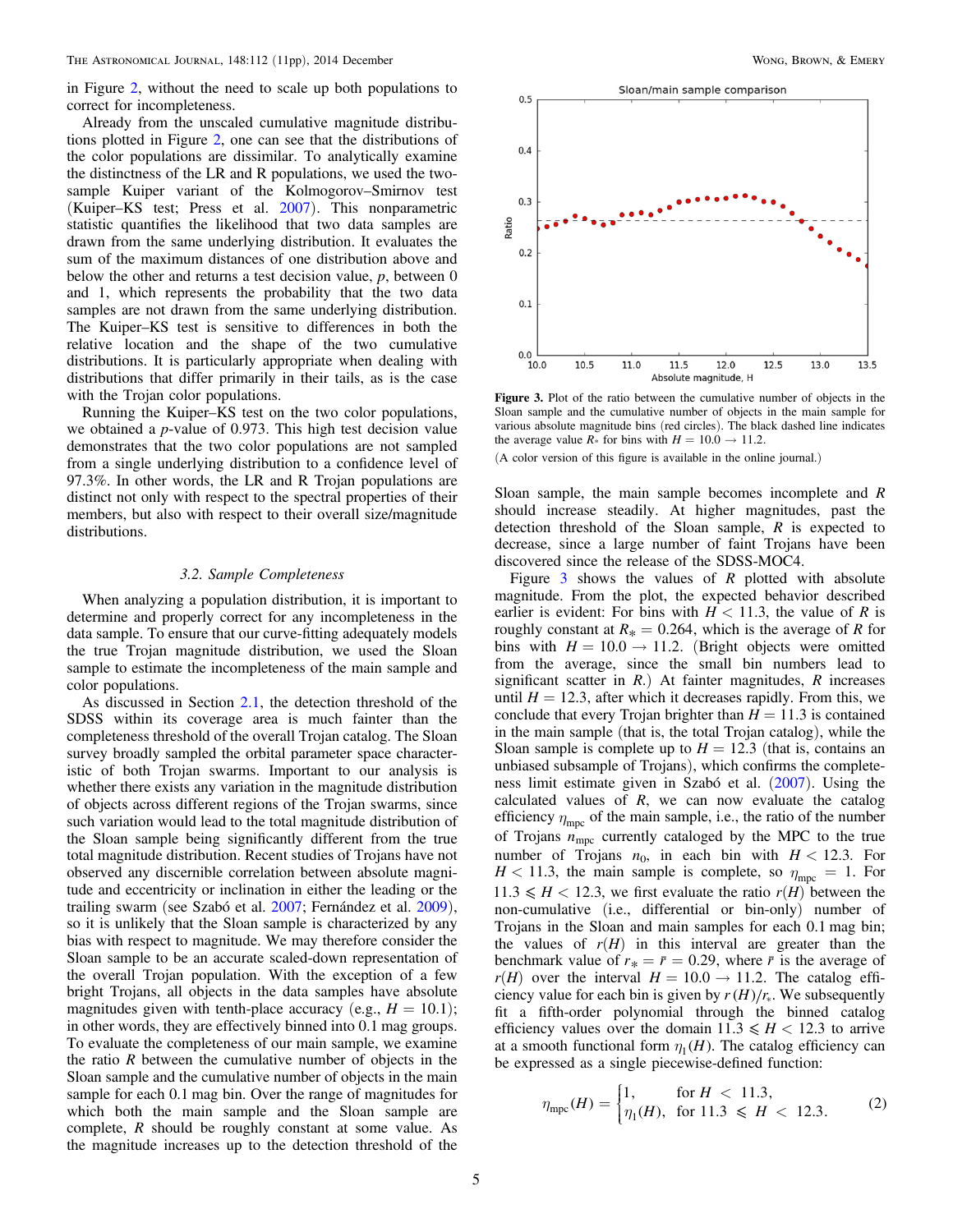<span id="page-5-0"></span>More careful consideration must be made when correcting for incompleteness in the color populations. While the absolute magnitude distribution of Trojans does not appear be dependent on the location in orbital parameter space and would not be affected by the particular locations of observed fields within the Trojan swarms, as discussed earlier, correlations between the color of objects and orbital parameters may lead to biases in the resulting magnitude distributions of the color populations. Most Trojans (621 out of 842) were not categorized as either less red or red, with the brightest unclassified asteroid having  $H = 9.6$ . The majority of objects in our color populations (151 out of 221) were classified using the spectral slope categorization method based off Sloan data. Using data from the SDSS-MOC3, Szabó et al. ([2007](#page-10-0)) and Roig et al. ([2008](#page-10-0)) reported a weak correlation between spectral slope and inclination, with objects at larger inclinations tending to be redder; Fornasier et al. ([2007](#page-10-0)) reported a similar correlation in their study of visible spectral slope and interpreted it as a lack of faint objects with low spectral slope. This color-inclination correlation was found to be the same in both swarms. Szabó et al. ([2007](#page-10-0)) identified a bias in their data: the  $L_5$  subsample of Trojans had a significantly larger fraction of objects with high inclinations than the  $L_4$  subsample. In our analysis, such asymmetric coverage would cause the number ratio of R-to-LR  $L_5$  Trojans to be unrealistically inflated and skew the overall color distributions.

To determine whether a similar bias is present among the 254 objects in the current Sloan sample, we computed the fraction of objects in the SDSS-MOC4 with large inclinations  $(i > 20^{\circ})$  for the leading and trailing swarms independently. It was found that the fraction is similar for the two swarms (0.24 for  $L_4$  and 0.22 for  $L_5$ ). This means that observing runs since the release of the SDSS-MOC3 have captured more highinclination regions of the  $L_4$  swarm, and as a result, the leading and trailing swarms are equally well-sampled in the SDSS-MOC4 data. Therefore, no selection bias with respect to inclination is discernible in the Sloan sample, and we may consider the LR and R color populations defined in Section [2.1](#page-1-0) to be a representative subset of the true color composition of the overall Trojan population. In particular, the number ratio of red to less red Trojans in each bin should be approximately the same as the true ratio at that magnitude. We define a categorization efficiency value for each bin, which is the ratio between the number of already-categorized Trojans in the LR and R populations,  $n_{LR}(H) + n_R(H)$ , and the total number of detected Trojans,  $n_{\text{det}}(H)$ . Over the domain  $9.6 \le H < 12.3$ , where the color classification is incomplete, we followed a similar procedure to that used in deriving the detection efficiency and fitted a polynomial through the categorization efficiency values to obtain a smooth function  $\eta_2(H)$ . We can write the overall categorization efficiency function as

$$
\eta_{\text{cat}}(H) = \begin{cases} 1, & \text{for } H < 9.6, \\ \eta_2(H), & \text{for } 9.6 \le H < 12.3. \end{cases} \tag{3}
$$

This categorization efficiency function is the same for both LR and R populations and must be coupled with the detection efficiency function  $\eta_{\text{det}}(H)$  for  $H \ge 11.3$ .

The total efficiency functions for the main sample and color populations, which take into account catalog and/or



Figure 4. Plot depicting the scaled (white squares) and unscaled (black circles) cumulative magnitude distributions for the total Trojan population, along with the best-fit curve describing the true Trojan cumulative distribution.

categorization incompleteness, are given by:

 $\eta$ <sup>(H)</sup>

$$
= \begin{cases} \eta_{\text{mpc}}(H), & \text{for the main sample,} \\ \eta_{\text{cat}}(H) \times \eta_{\text{mpc}}(H), & \text{for the LR and R populations.} \end{cases}
$$
 (4)

We used catalog and categorization efficiency to scale up the data samples so that they approximate the true Trojan population. Similar scaling methods have been employed in the study of the size distribution and taxonomy of main Belt asteroids (DeMeo  $&$  Carry [2013](#page-10-0)). We demonstrate our method with the following example: at  $H = 11.5$ , there are 43 objects in the main sample, 17 of which are also contained in the Sloan sample. The ratio between the number of objects in the Sloan and main samples is  $r = 17/43 \approx 0.395$ , which yields a catalog efficiency value of  $\eta = r_{*}/r \approx 0.73$ . Thus, the approximate true number of Trojans with  $H = 11.5$  is  $n_0 = 43/\eta \sim 59$ . The scaled and unscaled cumulative magnitude distributions for the main sample and color populations are shown in Figures 4–[6](#page-6-0).

#### 3.3. Distribution Fits

Previous analyses of the magnitude distributions of Trojans (see, for example, Jewitt et al.  $2000$ ) have shown that the differential magnitude distribution,  $\Sigma(H) = dN(H)/dH$ , is well-described by a broken power law with four parameters:

$$
\Sigma(\alpha_1, \alpha_2, H_0, H_b | H)
$$
\n
$$
= \begin{cases}\n10^{\alpha_1(H-H_0)}, & \text{for } H < H_b, \\
10^{\alpha_2 H + (\alpha_1 - \alpha_2)H_b - \alpha_1 H_0}, & \text{for } H \ge H_b,\n\end{cases}
$$
\n(5)

where there is a sudden change from a bright-end slope  $\alpha_1$  to a shallower faint-end slope  $\alpha_2$  at some break magnitude  $H_b$ .  $H_0$  is the threshold magnitude for which  $\Sigma(H_0) = 1$  and serves to properly normalize the distribution to fit the data. Jewitt et al. ([2000](#page-10-0)) obtained the slope values  $\alpha_1 = 1.1$  and  $\alpha_2 = 0.4$  from their study of 257 Trojans, which did not correct for incompleteness in the faint-end distribution. More recent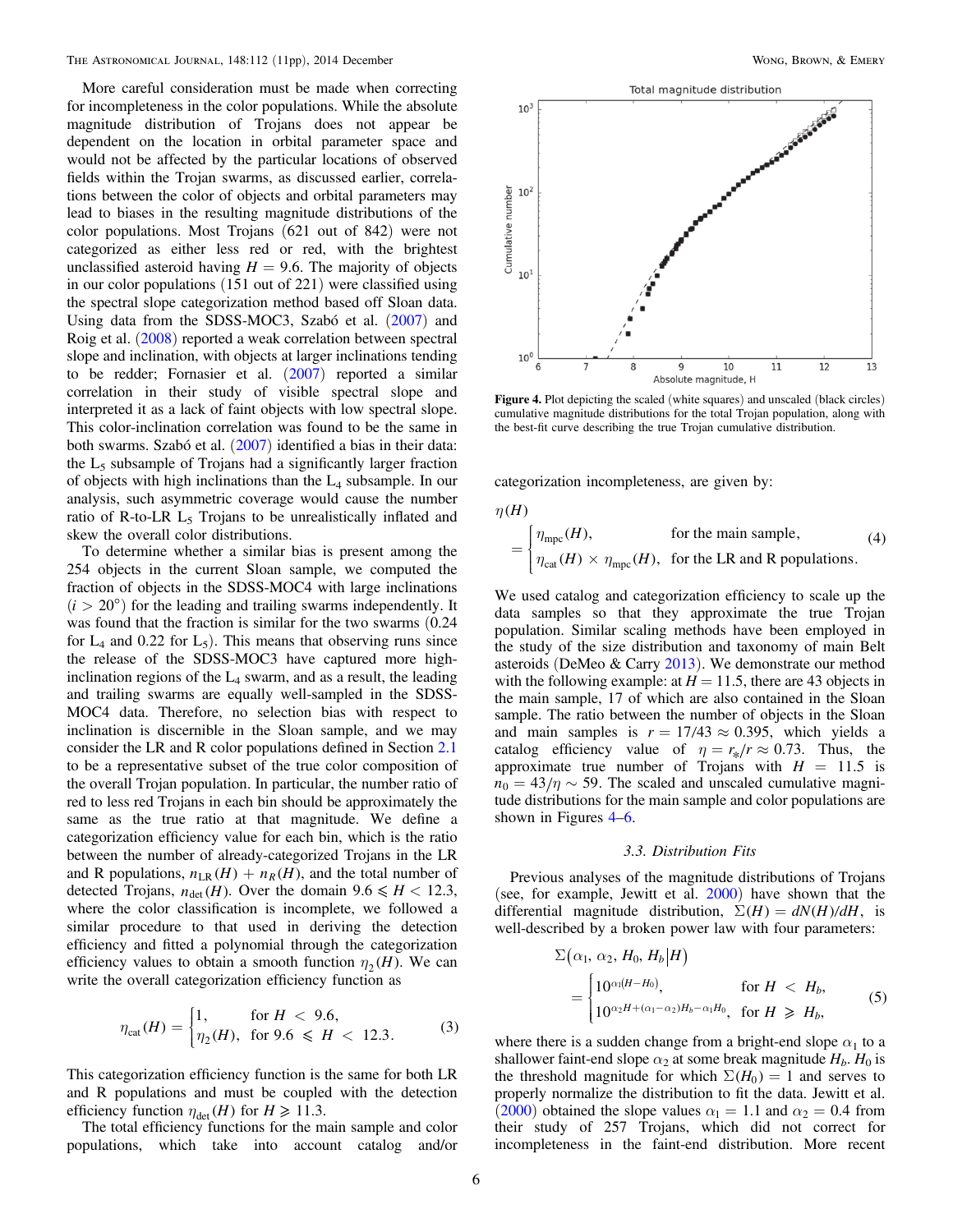<span id="page-6-0"></span>

Figure 5. Plot depicting the scaled (magenta squares) and unscaled (red circles) cumulative magnitude distributions for R population, along with the best-fit curve describing the true cumulative distribution.

(A color version of this figure is available in the online journal.)



Figure 6. Plot depicting the scaled (cyan triangles) and unscaled (blue circles) cumulative magnitude distributions for LR population, along with the best-fit curve describing the true cumulative distribution.

(A color version of this figure is available in the online journal.)

studies of faint Trojans by Szabó et al. ([2007](#page-10-0)) and Yoshida & Nakamura ([2005](#page-10-0)) obtained faint-end slope values of 0.44 and 0.38, respectively.

We fitted the magnitude distributions of the total Trojan sample and the two color populations to the broken power law distribution function in Equation  $(5)$  $(5)$  $(5)$  by using a maximum likelihood method similar to the one used in Fraser et al. ([2008](#page-10-0)) for their study of Kuiper Belt Objects (KBOs). Given a list of Trojan magnitudes and a particular set of parameters for the distribution function to be fitted, this technique defines a likelihood function L, which returns the probability that a random sampling of the distribution will yield the data. The maximum likelihood method is well-suited for analyzing data sets like the ones under consideration, since it is robust to small data counts and non-Gaussian statistics, for which typical  $\chi^2$ fitting methods are inappropriate. Also, other statistical

considerations like catalog and categorization efficiency can be easily integrated into the formulation.

The likelihood function used in our fitting takes the form

$$
L(\alpha_1, \alpha_2, H_0, H_b | H_i) \propto e^{-N} \prod_i P_i,
$$
 (6)

where  $H_i$  is the absolute magnitude of each detected Trojan, N is the total number of detected objects expected in the magnitude range under consideration, and  $P_i$  is the probability of having object i with magnitude  $H_i$  given the underlying distribution function  $\Sigma$ . Taking into account detection and categorization incompleteness, N is given by

$$
N = \int_{-\infty}^{H_{\text{max}}} \eta(H) \Sigma(\alpha_1, \alpha_2, H_0, H_b | H) dH, \tag{7}
$$

where  $\eta$  (*H*) is the efficiency function defined in Equation ([4](#page-5-0)), and  $H_{\text{max}} = 12.3$ . By including the efficiency function, we ensure that the curves are fitted to the true Trojan distribution, not the incomplete detected Trojan distribution. The probability  $P_i$  is simply the differential density function evaluated at  $H_i$ , i.e.,  $P_i = \sum (\alpha_1, \alpha_2, H_0, H_b | H_i)$ .

The best-fit distribution functions were obtained by maximizing the likelihood function over the four-dimensional parameter space using an affine-invariant Markov Chain Monte Carlo Ensemble sampler with 100,000 steps (Foreman-Mackey et al. [2013](#page-10-0)). The optimal parameters and corresponding  $1\sigma$ errors were computed for each distribution. The magnitude distribution of the main sample (all Trojans with  $H < 12.3$ ) is<br>best-fit by  $\alpha_1 = 1.11 \pm 0.02$ ,  $\alpha_2 = 0.46 \pm 0.01$ , best-fit by  $\alpha_1 = 1.11 \pm 0.02$ ,  $\alpha_2 = 0.46 \pm 0.01$ ,  $H_0 = 7.09_{-0.02}^{+0.03}$ , and  $H_b = 8.16_{-0.04}^{+0.03}$ . The bright-end slope is consistent with the value calculated in Jewitt et al.  $(2000)$  $(2000)$  $(2000)$ , while the faint-slope is steeper than previously-obtained values, due to our correction for incompleteness in the Trojan catalog past  $H = 11.3$ . The L<sub>4</sub> and L<sub>5</sub> Trojans were independently analyzed for detection completeness and fitted in a similar fashion. The optimal values of the slopes  $\alpha_1$  and  $\alpha_2$  for the two swarm distributions were found to be indistinguishable within calculated uncertainties. This agrees with the results of earlier studies (see, for example, Yoshida & Nakamura [2008](#page-10-0)) and demonstrates that the leading and trailing Trojan swarms have magnitude distributions that are identical in shape, differing only in overall asteroid number.

The magnitude distributions of the color populations were both individually fitted to a broken power law. The optimal parameters for the R population magnitude distribution are  $\alpha_1 = 0.97^{+0.05}_{-0.04}$ ,  $\alpha_2 = 0.38 \pm 0.02$ ,  $H_0 = 7.24^{+0.05}_{-0.07}$ , and  $H_b = 8.70^{+0.08}_{-0.11}$ , while for the LR population magnitude distribution, they are  $\alpha_1 = 1$ .  $25^{+0.09}_{-0.04}$ ,  $\alpha_2 = 0$ .  $52^{+0.03}_{-0.01}$ ,  $H_0 = 7.77^{+0.04}_{-0.09}$  $H_0 = 7.77^{+0.04}_{-0.09}$  $H_0 = 7.77^{+0.04}_{-0.09}$ , and  $H_b = 8.15^{+0.06}_{-0.10}$ . Figures 4–6 show the cumulative magnitude distributions for the main sample and the color populations, along with the best-fit curves that describe the true distributions. In each plot, the lower distribution is the cumulative count for the unscaled data set, and the upper distribution is the approximate true distribution, scaled to correct for catalog and/or categorization incompleteness (as described in Section [3.2](#page-4-0)).

## 4. DISCUSSION

The analysis of the Trojan magnitude distributions in the previous section, which utilized the most current asteroid catalog and corrected for catalog incompleteness, presents the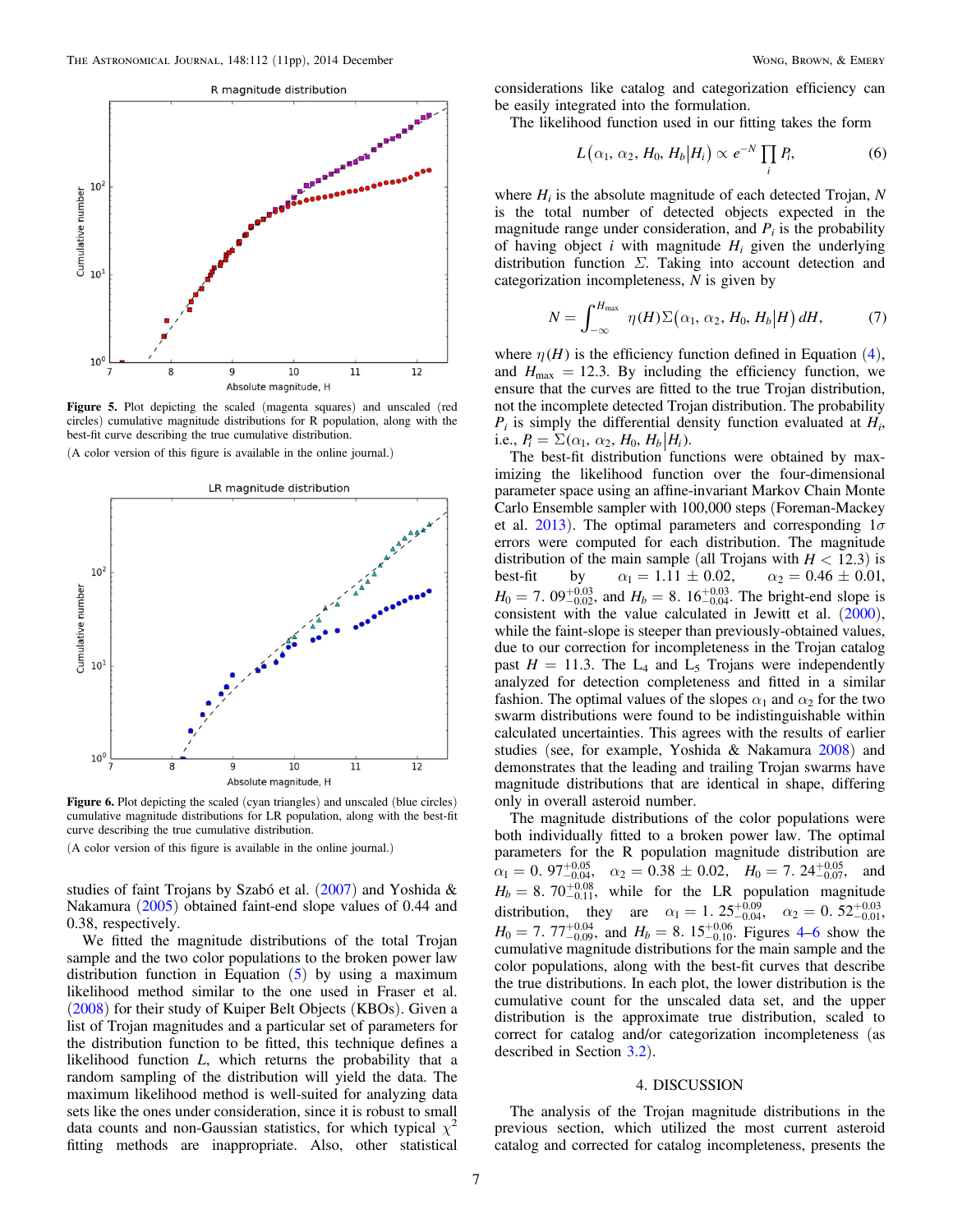most accurate picture to date of the true Trojan population up to the cutoff magnitude  $H = 12.3$ . Using the distribution fits calculated for both the total and the two color populations, we can try to reach a better understanding of the origin and evolution of the Trojans, and in particular, the nature of the two color populations.

The most notable feature of the magnitude distributions is the transition from a steep power-law slope to a shallower slope at  $H \sim 8-9$ . Previous studies of the total Trojan magnitude distribution (e.g., Morbidelli et al. [2005](#page-10-0)) have suggested that the broken power-law shape separates the population into two groups: objects with magnitudes brighter than the break magnitude are described by a power-law slope that reflects the primordial accretion processes that created the original Trojan population. On the other hand, objects with magnitudes fainter than the break magnitude form a sub-population that has reached collisional equilibrium and is mostly comprised of collisional fragments of larger objects. It was demonstrated in pioneering work by Dohnanyi ([1969](#page-10-0)) that the magnitude distribution of a small body population that evolves solely through self-collisions attains an equilibrium power-law slope of  $\alpha_* \sim 0.5$  when collisional equilibrium is achieved, regardless of the initial shape of the distribution. The faint-end slope of the total Trojan magnitude distribution that we obtained by fitting the data is  $\alpha_2 = 0.46 \pm 0.01$ , which is consistent with the canonical collisional equilibrium slope. In relation to the history of the Trojan population, there arises the question of whether the sharp roll-over to a shallower faint-end slope in the currently observed population is a consequence of collisional evolution after the Trojans were emplaced in their current orbits around Jupiter, or a result of collisional interactions in the primordial trans-Neptunian region prior to emplacement. Several authors have modeled the collisional evolution of Trojans and determined that the observed broken power-law distribution is best reproduced when assuming that a break was present at the time of emplacement (see Marzari et al. [1997](#page-10-0); de Elía and Brunini [2007](#page-10-0)). Furthermore, these studies have shown that the intrinsic collision probabilities characteristic of the Trojan swarms are insufficiently high to have brought about any significant collisional evolution among objects with magnitudes brighter than the break. Thus, the currently observed bright-end distribution reflects the shape of the primordial size distribution of large Trojans at the time of emplacement.

A more peculiar aspect of the Trojans is the magnitude distributions of the color populations—in particular, the difference between the faint-end slopes of the R and LR populations  $(0.38 \pm 0.02 \text{ and } 0.52_{-0.01}^{+0.03}, \text{ respectively}).$  The Kuiper–KS test demonstrated that the magnitude distributions of the color populations are remarkably distinct, which indicates that the two populations likely formed in different places before being emplaced into the Trojan regions. While the fitted bright-end slopes are different, the distinction is most apparent in the faint-end portion of the distributions. (Running the Kuiper–KS test on just the bright-end portions of the color distributions yielded intermediate p-values, which are inconclusive as a metric for population distinctness.) A hypothesis that posits a scenario in which the two color populations arose from different regions in the primordial trans-Neptunian disk would be able to explain the different bright-end slopes, which are determined primarily by the accretion environment. However, in light of the interpretation that the faint-end

portion of the broken power-law distributions is a result of collisional evolution, the significant difference between the faint-end slopes poses a challenge. One possible explanation would be that just as different accretion environments can lead to different bright-end slopes, non-uniform collisional dynamics in the primordial trans-Neptunian disk could have resulted in the color populations experiencing different early collisional histories owing to their different formation regions. Various areas of the primordial disk may have been characterized by a wide range of impact velocities and intrinsic collision probabilities. In such a model, the currently observed discrepancy between the faint-end slopes would be a relic of the pre-emplacement collisional evolution of the two color populations. Indeed, very little is known about the nature of the early solar system, so one could not exclude this possibility.

That said, the fact that the overall Trojan population is characterized by a faint-end slope so close to the canonical collisional equilibrium slope suggests that perhaps there is another explanation in which the two color populations experienced a similar collisional evolution within the primordial trans-Neptunian disk and were emplaced with similar faintend slopes. In this case, the different faint-slopes would be explained by positing a mechanism that converts R objects to LR objects, hence flattening the faint-end slope of the R population, while simultaneously steepening the faint-end slope of the LR population.

Previous laboratory work has shown that irradiation of surfaces rich in terrestrial bitumens and other organic compounds, which tend to have a characteristic red color, leads to the flattening of the spectral slope and a resulting less red color (Moroz et al. [2004](#page-10-0); Kaňuchová et al. [2012](#page-10-0)). However, since the incident radiation flux on the surface of a spherical body scales in tandem with size, this flattening effect is expected to be the same across the full range of Trojan sizes and hence does not explain the discrepant faint-end slopes observed in the magnitude distributions of the color populations. Furthermore, the timescale for flattening the spectrum of a R Trojan is much smaller than the time that has elapsed since emplacement and formation (Melita et al. [2009](#page-10-0)), so if irradiation is the sole mechanism for converting R objects to LR ones, one would not expect any R objects to remain. In Melita et al. ([2009](#page-10-0)), an additional mechanism is proposed whereby minor cratering events disrupt the spectrally flattened irradiation crust and excavate underlying material, which the authors of that work posit as being red in color, consistent with that of typical surfaces rich in complex organic materials. The added contribution of cratering leads to irradiated LR objects becoming R objects once again through resurfacing, thereby preventing all the R objects from turning into LR objects. However, the characteristic collisional timescale and, correspondingly, the timescale of resurfacing decrease with decreasing asteroid size, while the rate of irradiation is the same for all objects, as mentioned earlier. Therefore, the resurfacing of Trojans through cratering becomes more effective at returning irradiated LR objects to R objects when one goes to smaller sizes. This would lead to a relative excess of R objects at faint magnitudes, which is the opposite of what is evident in the observed color distributions.

In this work, we suggest an alternative explanation for the discrepancy in faint-end slopes and examine the possibility that the fragments resulting from a catastrophic shattering impact on an R object are LR. In other words, we hypothesize that R and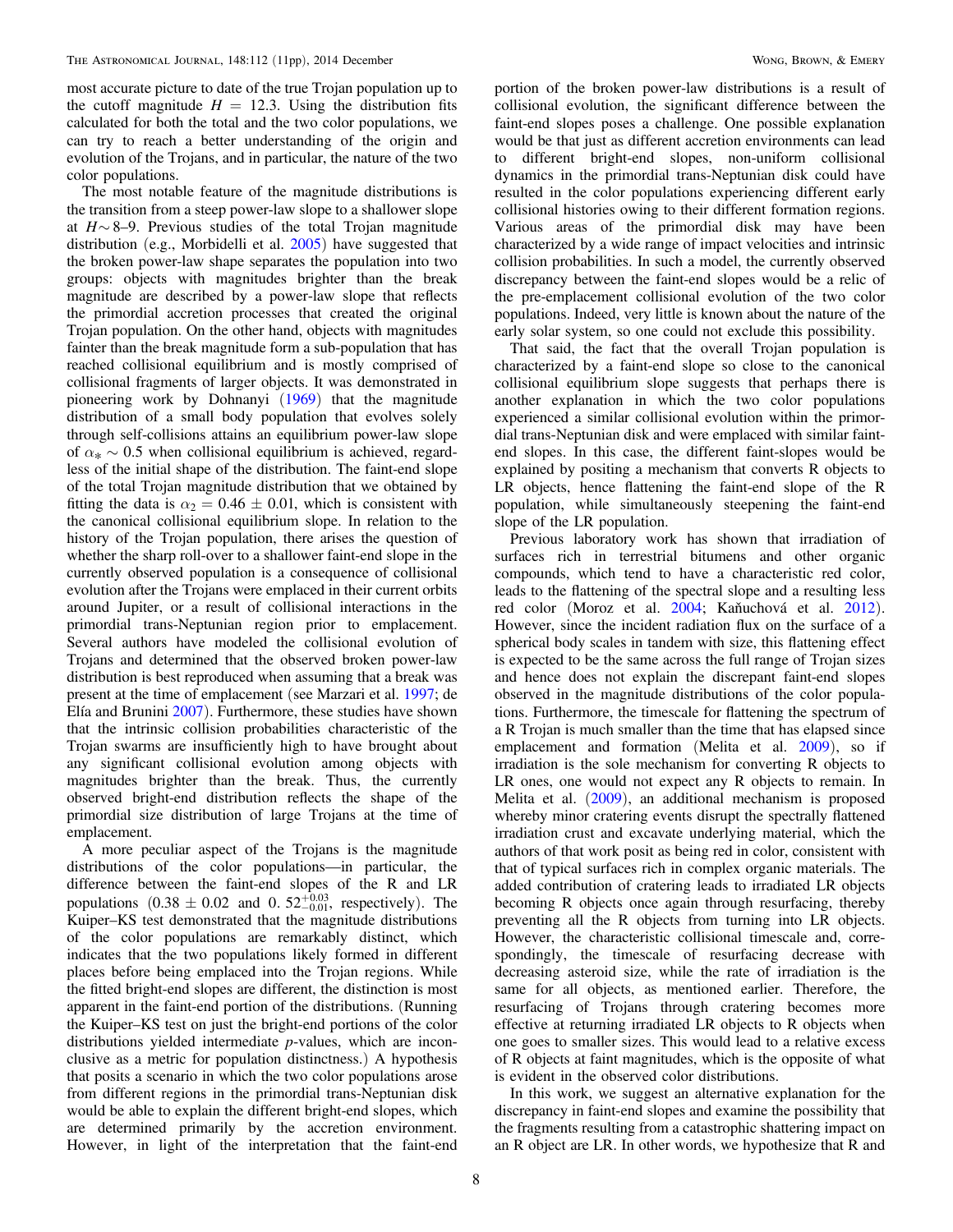LR Trojans have more or less identical interiors, differing only in the spectroscopic properties of their outer surfaces, and that the destruction of red objects is the primary mechanism by which R objects become LR, thereby resulting in a relative depletion of red Trojans in the range of sizes for which shattering collisions have been significant. To assess the viability of this conversion hypothesis, we ran a series of simple numerical simulations that model the collisional evolution of the Trojan population since emplacement. The mechanics of our algorithm are similar to those used in previous studies of Trojan collisions (see Marzari et al. [1997](#page-10-0)). Earlier works have shown that the overall Trojan–Trojan collisional frequency among large objects with  $H > 9$  is very low ( $\ll 1$  Gyr<sup>-1</sup>). This means that most of the collisional activity is concentrated in the faint-end of the magnitude range, and that the magnitude distribution of bright objects is expected to remain almost unchanged over the age of the solar system. Therefore, we only considered initial magnitude distributions that are broken power-laws of the form described in Equation ([5](#page-5-0)) with a bright-end distribution identical to that of the currently observed population ( $\alpha_1 = 1.11$ ,  $H_0 = 7.09$ , and  $H_b = 8.16$ ). For the initial faint-end slope, we considered values ranging from 0.45 to 0.55, in increments of 0.01. Objects in the initial population with absolute magnitudes in the range  $H = 7 \rightarrow 23$  were divided into 50 logarithmic diameter bins using the conversion formula diameter bins using the conversion formula  $D = 1329 \times 10^{-H/5} / \sqrt{R}$ , where we have assumed a uniform geometric albedo of  $p_0 = 0.04$  (Fernández et al. [2009](#page-10-0)).

The initial color populations were constructed by taking constant fractions of the total population across all bins; based on the calculated 0.1 mag bin number ratios between R and LR Trojans in the bright-end portion of our data, we considered initial R-to-LR number ratios,  $k$ , ranging from 4 to 5, in increments of 0.5. The collisional evolution was carried out over 4 Gyr in 100,000 time steps of length  $\Delta t = 40000$ . At each time step, the expected number of collisions  $N_{\text{coll}}$  between bodies belonging to any pair of bins is given by

$$
N_{\text{coll}} = \frac{1}{4} \langle P \rangle N_{\text{tar}} N_{\text{imp}} \Delta t \Big( D_{\text{tar}} + D_{\text{imp}} \Big)^2, \tag{8}
$$

where  $N_{\text{tar}}$  and  $N_{\text{imp}}$  are the number of objects in a target bin with diameter  $D_{\text{tar}}$  and an impactor bin with diameter  $D_{\text{imp}}$ , respectively;  $\langle P \rangle = 7.35 \times 10^{-18} \text{ yr}^{-1} \text{ km}^{-2}$  is the intrinsic collision probability for Trojan–Trojan collisions and was approximated by the weighted average of the probabilities calculated by Dell'Oro et al.  $(1998)$  $(1998)$  $(1998)$  for  $L_4$  and  $L_5$  Trojans, taking into account the currently observed number asymmetry between the two swarms. For a target bin with diameter  $D<sub>tar</sub>$ , only impactor bins with diameters satisfying the condition  $D_{\text{imp}} \ge D_{\text{min}}$  were considered, where  $D_{\text{min}}$  is the minimum impactor diameter necessary for a shattering collision and defined as (Bottke et al. [2005](#page-10-0))

$$
D_{\min} = \left(\frac{2Q_D^*}{V_{\text{imp}}^2}\right)^{1/3} D_{\text{tar}},\tag{9}
$$

where  $V_{\text{imp}} = 4.6 \text{ km s}^{-1}$  is the weighted average of the L<sub>4</sub> and  $L_5$  impact velocities calculated by Dell'Oro et al. ([1998](#page-10-0)), and  $Q_D^*$  is the strength of target. In our algorithm, we utilized a sizedependent strength scaling law based off one used by Durda et al. ([1998](#page-10-0)) in their treatment of collisions among small mainBelt asteroids:

$$
Q_D^* = c \cdot 10 \cdot (155.9D^{-0.24} + 150.0D^{0.5} + 0.5D^{2.0}) \text{ J kg}^{-1},
$$
 (10)

where a parameter  $c$  was included to adjust the overall scaling of the strength and varied in increments of 1 from 1 to 10 in our test trials.

Our model tracked the collisional evolution of the two color populations separately and computed the number of collisions between objects of the same color, as well as collisions involving objects of different colors. For each time step, the number of collisions between all relevant pairs of bins was calculated, and the corresponding target and impactor numbers were subtracted from their respective bins. In all cases, regardless of the color of the target and/or impactor, the collisional fragments were redistributed into LR bins, thereby modeling the conversion of R objects to LR fragments through shattering. After running simulations for all possible values of the parameters  $(\alpha_2, k, c)$ , we found that a large number of test runs yielded final total and color magnitude distributions that were consistent with the observed distributions analyzed in Section [3](#page-3-0). To determine which run best reproduced the calculated faint-end slopes, we compared the simulation results directly with the fitted distribution curves. The test run that resulted in the best agreement with the data had an initial total distribution with faint-end slope  $\alpha_2 = 0.47$ , a strength scaling parameter  $c = 6$ , and began the collisional time integration with a R-to-LR bin number ratio  $k = 4.5$ . Plots comparing the final simulated distributions from this test run with the observed data are shown in Figure [7](#page-9-0).

Although the simulations did not take into account other processes that may have affected the Trojan asteroids (e.g., dynamical dissipation), several conclusions about the evolution of Trojans can be made. First, the similarity between the initial test distributions that yielded good agreement with the data and the present-day total magnitude distribution indicates that collisional evolution has not played a major role in the post-emplacement development of the Trojan population, at least in the magnitude range we have considered in this work. In fact, our simulations are consistent with there being only 1 or 2 major collisions (involving asteroids with  $D > 100 \text{ km}$ ) in the past 4 Gyr. To date, the only incontrovertible asteroid family that has been detected among the Trojans is the Eurybates family (Brovž & Rozehnal [2011](#page-10-0)), which shows that the currently observed bright-end distribution is largely identical to the bright-end distribution of the primordial Trojan population at the time of emplacement. Second, the Rto-LR collisional conversion model has yielded simulated final color distributions that match the currently observed color magnitude distributions well. This model is also supported by photometric data from members of the Eurybates family, all of which have very low spectral slope values that are consistent with LR objects (Fornasier et al. [2007](#page-10-0)). Thus, the conversion hypothesis offers a feasible explanation for the curious faint-end slope discrepancy between the R and LR populations.

The R-to-LR conversion model assessed here is attractive because it has some basis in recent work on KBOs, which, in the Nice model, arise from the same body of material as the Jupiter Trojans. The Kuiper Belt is comprised of several subpopulations, among which are the so-called "red" and "very red" small KBOs (Fraser et al. [2008;](#page-10-0) Peixinho et al. [2012](#page-10-0)). A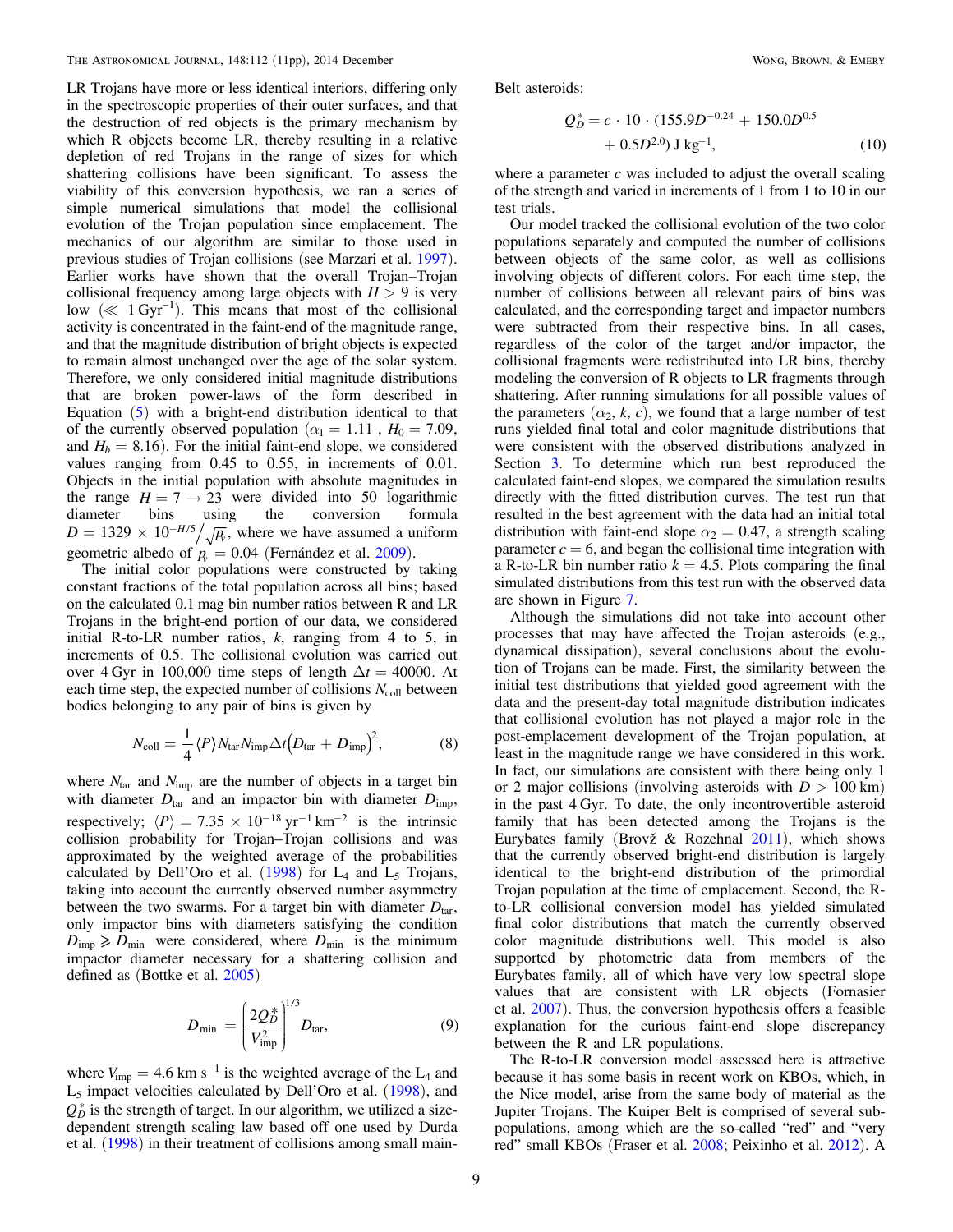<span id="page-9-0"></span>

**Figure 7.** Comparison between the results from the best test run ( $\alpha_1 = 1.11$ ,  $\alpha_2 = 0.47$ ,  $H_0 = 7.09$ ,  $H_b = 8.16$ ,  $c = 6$ ,  $k = 4.5$ ) and the observed Trojan magnitude distributions. (a) Comparison plot showing the final total distribution generated by the simulation (dashed black line) and the observed total distribution of Trojans, scaled to correct for incompleteness (white circles). (b) Same as (a), but for the R (red dashed line and squares) and LR (blue dashdotted line and triangles) color distributions. (c) Plot comparing the best-fit distribution curves computed from the observed data (solid lines) with the final distribution curves generated by the simulation (dashed liens) for the total, R, and LR populations.

(A color version of this figure is available in the online journal.)

recent hypothesis describes a scenario in which KBOs formed in the trans-Neptunian disk at a range of heliocentric distances (Brown et al. [2011](#page-10-0)). During formation in the primordial disk, all of these objects would have accumulated a mix of rock and volatile ices of roughly cometary composition. After the disk dissipated, the surface ices on these bodies began sublimating from solar radiation, leading to differential sublimation of individual ice species based on the location of the object. Whether a particular volatile ice species on the surface of these objects is retained or sublimates away is dependent on the volatility of the ice species and the temperature of the region where the object resides. As a result, for each ice species, there would have existed some threshold heliocentric distance for which objects at greater heliocentric distances would have retained that ice species on their surfaces, while those that formed closer in would have surfaces that were completely depleted in that ice species. Irradiation of surface ices would lead to significant darkened irradiation mantle, which serves to protect ices embedded deeper down from sublimation and the further action of irradiation. Therefore, the hypothesis in Brown et al.  $(2011)$  $(2011)$  $(2011)$  argues that the presence or absence of one particular volatile ice species may be the key factor in producing the observed bimodality in color among the small KBOs: objects that retained that volatile ice species on their surfaces formed a "very red" irradiation mantle, while those that lost that volatile ice species from their surfaces formed a "red" irradiation mantle.

If the LR and R Jupiter Trojans were drawn from the same two sources as the "red" and "very red" KBOs, any exposed volatile ices on the surface would have evaporated away during the process of emplacement to smaller heliocentric distances. In our hypothesis, we posit that the more intense irradiation at  $\sim$  5 AU flattens the spectral slope of the irradiation mantles that formed prior to emplacement. As a result, the Trojans that formed a "red" irradiation mantle would be left with surfaces that appear relatively less red, while those that formed at greater heliocentric distances and developed a "very red" irradiation mantle would end up with the relatively redder surfaces characteristic of R Trojans. When a Trojan shatters during a catastrophic impact, the irradiation mantle on the surface would disintegrate and any newly exposed volatile ices in the interior (including, crucially, the particular species responsible for the formation of the "very red" irradiation mantle) would sublimate away within a relatively short timescale. Thus, if one assumes that LR and R Trojans have similar interior compositions, the fragments resulting from the shattering of an R Trojan would indeed be spectroscopically identical to those that would result from shattering an LR Trojan. Subsequent irradiation of these pristine fragments would eventually raise the spectral slope slightly, but not to the extent as would result if volatile ices were retained on the surface. As a consequence, in the range of magnitudes for which collisions are significant, shattering events since emplacement would have gradually depleted the number of R Trojans while simultaneously enriching the number of LR Trojans.

Ultimately, the nature of the Trojans and the source of their bimodal color distribution may involve a complex interplay between several different physical processes. A full understanding of the origin of this color bimodality and the mechanisms that have shaped the Trojan color populations hinges upon better knowledge of the composition and